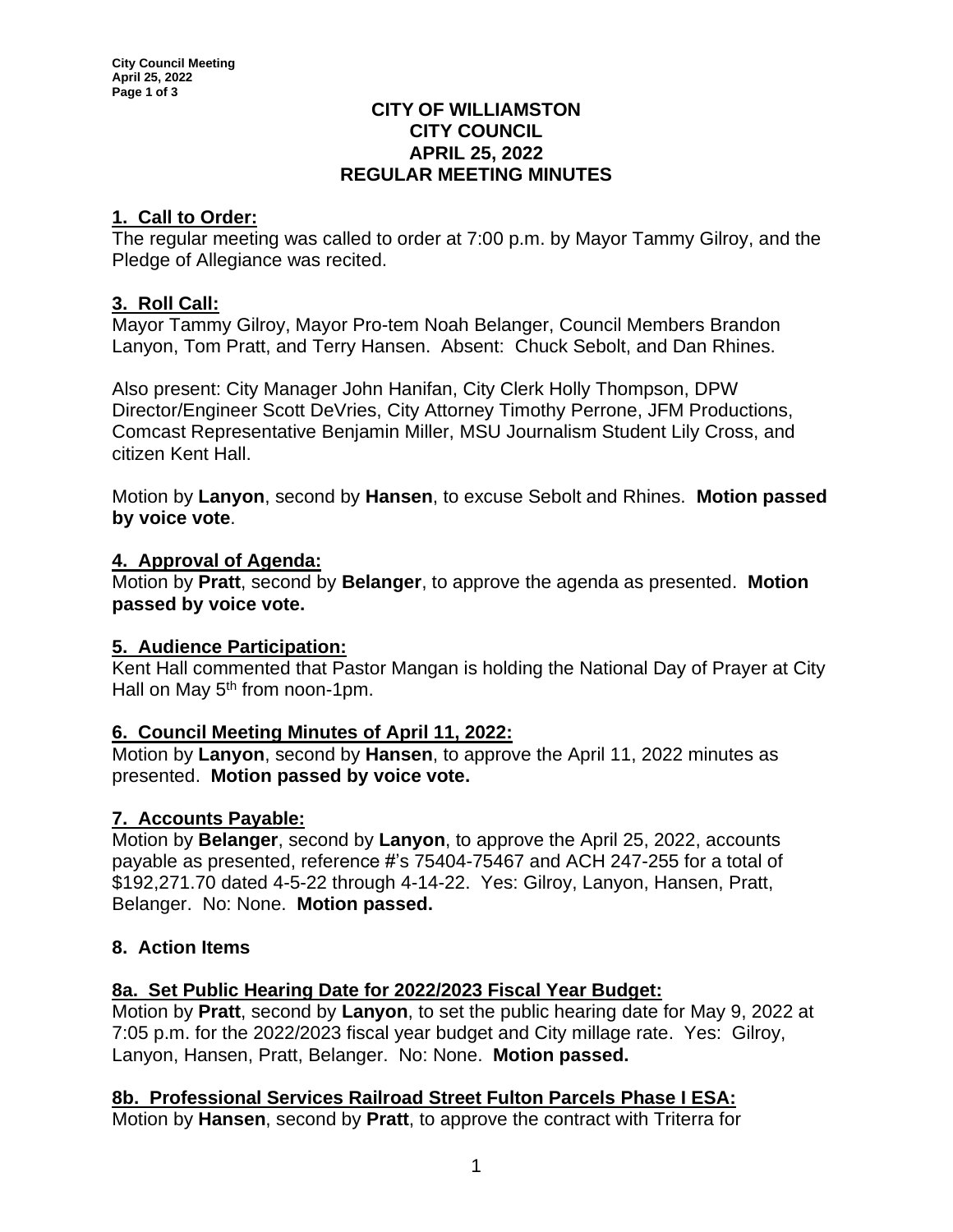**City Council Meeting April 25, 2022 Page 2 of 3** Environmental Consulting Services to complete a Phase I ESA for the property address 0 Fulton Street, parcels 33-18-07-01-130-001 and 129-001, in the amount of \$2,200 (Not-to-Exceed). Yes: Gilroy, Lanyon, Hansen, Pratt, Belanger. No: None. **Motion passed**.

### **8c. Major & Local Streets Crack Sealing Contract:**

Motion by **Lanyon**, second by **Belanger**, to authorize the 2022 Crack Sealing contract with Wolverine Sealcoating LLC of Jackson, Michigan at \$1.14 per pound of material for up to \$18,000 for FY 2021/22 and up to \$20,000 for FY 2022/23 Year crack sealing program. Yes: Lanyon, Hansen, Pratt, Belanger, Gilroy. No: None. **Motion passed**.

## **8d. Staffing Plan- Treasurer:**

Motion by **Hansen**, second by **Pratt**, to contract with Plante Moran for Treasury Services for up to 32 hours per month for the period of May 1, 2022 through July 31, 2022 with the possibility of an extension of 3 months. Yes: Hansen, Pratt, Belanger, Gilroy, Lanyon. No: None. **Motion passed**.

Motion by **Pratt**, second by **Hansen**, to advertise immediately for the Treasurer's position, with a starting salary of \$70,000. Yes: Pratt, Belanger, Gilroy, Lanyon, Hansen. No: None. **Motion passed**.

Motion by **Lanyon**, second by **Belanger**, to contract with Rachel Piner to assist with Tax Bill Preparation for Summer 2022 for the lump sum of Not to Exceed \$2,500. Yes: Belanger, Gilroy, Lanyon, Hansen, Pratt. No: None. **Motion passed**.

Motion by **Belanger**, second by **Lanyon**, to increase Salary for the Deputy Treasurer by \$100 per week for additional duties until the Treasurer Position is filled. Yes: Gilroy, Lanyon, Hansen, Pratt, Belanger. No: None. **Motion passed**.

**8e. Comcast Michigan Uniform Video Service Local Franchise Agreement:** 

Motion by **Lanyon**, second by **Pratt**, to approve the Michigan Uniform Video Service Local Franchise Agreement with Comcast of Michigan, LLC with a 3% franchise fee and 0% PEG fee and authorize the Mayor to sign. Yes: Pratt, Belanger, Gilroy, Lanyon, Hansen. No: None. **Motion passed**.

### **11. Department Head Reports**

### **11a. City Manager:**

Manager Hanifan submitted a written report and reviewed it with Council.

### **11b. Police Chief:**

Not present.

### **12. Committee/Sub-Committee Reports:**

Councilman Pratt updated Council on the NIESA meeting.

Councilman Belanger reported on the Cemetery Board and their needs for landscaping and crack sealing.